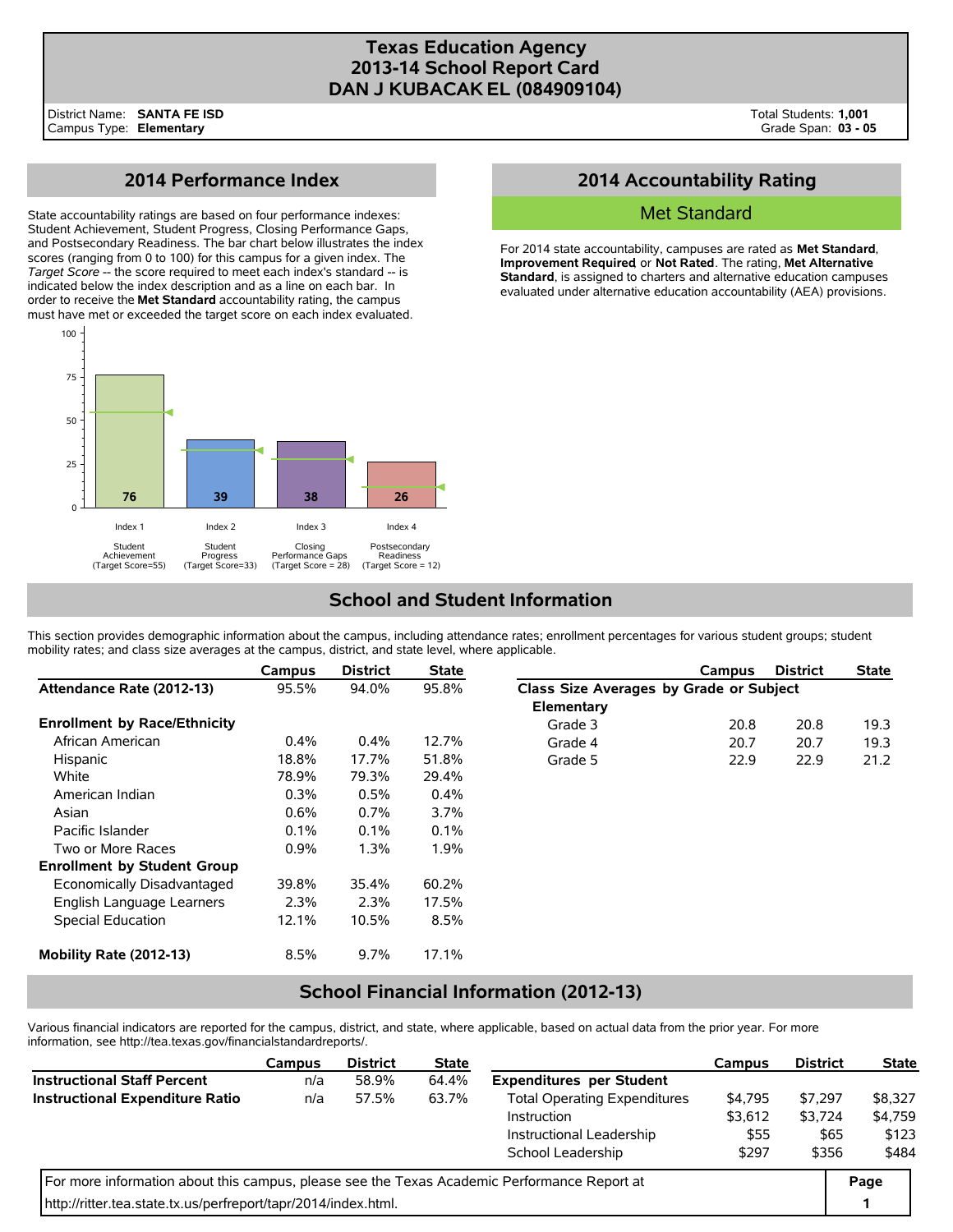**Texas Education Agency 2013-14 School Report Card**

#### **DAN J KUBACAK EL (084909104) SANTA FE ISD**

| District Students American Hispanic<br>STAAR Percent at Phase-in Satisfactory Standard or Above (Sum of All Grades Tested)<br>$\ast$<br>77%<br>$\ast$<br>70%<br>2014<br>77%<br>75%<br>76%<br>72%<br>93%<br>52%<br>All Subjects<br>$\overline{\phantom{a}}$<br>2013<br>77%<br>78%<br>70%<br>80%<br>83%<br>75%<br>72%<br>72%<br>*<br>88%<br>$\overline{\phantom{0}}$<br>71%<br>2014<br>76%<br>73%<br>79%<br>$\ast$<br>75%<br>80%<br>$\ast$<br>$\ast$<br>67%<br>Reading<br>$\overline{\phantom{a}}$<br>80%<br>73%<br>2013<br>76%<br>80%<br>71%<br>82%<br>$\ast$<br>$\ast$<br>73%<br>*<br>$\overline{\phantom{0}}$<br>67%<br><b>Mathematics</b><br>2014<br>78%<br>75%<br>74%<br>$\ast$<br>71%<br>75%<br>$\ast$<br>100%<br>$\ast$<br>67%<br>81%<br>$\ast$<br>72%<br>2013<br>79%<br>75%<br>78%<br>$\ast$<br>$\ast$<br>73%<br>$\overline{\phantom{0}}$<br>2014<br>72%<br>70%<br>74%<br>75%<br>$\ast$<br>65%<br>Writing<br>68%<br>∗<br>$\overline{\phantom{a}}$<br>70%<br>65%<br>2013<br>63%<br>54%<br>71%<br>$\ast$<br>73%<br>$\ast$<br>77%<br>77%<br>Science<br>2014<br>78%<br>79%<br>73%<br>78%<br>$\ast$<br>$\ast$<br>∗<br>$\overline{\phantom{a}}$<br>2013<br>78%<br>67%<br>81%<br>$\ast$<br>73%<br>82%<br>78%<br>$\ast$<br>83%<br>STAAR Percent at Postsecondary Readiness Standard(Sum of All Grades Tested)<br>21%<br>Two or More Subjects 2014<br>41%<br>33%<br>28%<br>$\ast$<br>21%<br>30%<br>$\ast$<br>*<br>38%<br>39%<br>$\ast$<br>30%<br>2014<br>45%<br>39%<br>33%<br>Reading<br>32%<br>$\ast$<br>22%<br>2014<br>39%<br>31%<br>31%<br>23%<br><b>Mathematics</b><br>*<br>$\ast$<br>37%<br>24%<br>2014<br>35%<br>29%<br>36%<br>29%<br>$\ast$<br>Writing<br>$\overline{\phantom{a}}$<br>$\ast$<br>$\ast$<br>24%<br>2014<br>43%<br>36%<br>31%<br>24%<br>33%<br>$\ast$<br>Science<br>$\overline{\phantom{a}}$<br>STAAR Percent at Advanced Standard (Sum of All Grades Tested)<br>7%<br>All Subjects<br>2014<br>9%<br>12%<br>8%<br>13%<br>15%<br>*<br>*<br>11%<br>2014<br>15%<br>10%<br>15%<br>8%<br>17%<br>$\ast$<br>Reading<br>6%<br>Mathematics<br>2014<br>17%<br>10%<br>13%<br>$\ast$<br>10%<br>14%<br>$\ast$<br>$\ast$<br>$\ast$<br>5%<br>$\ast$<br>2014<br>8%<br>4%<br>4%<br>Writing<br>$\ast$<br>$\ast$<br>4%<br>Science<br>2014<br>14%<br>9%<br>8%<br>$\ast$<br>9%<br><b>STAAR Percent Met or Exceeded Progress</b><br>60%<br>2014<br>61%<br>58%<br>58%<br>63%<br>57%<br>Reading<br>52%<br>2013<br>62%<br>56%<br>52%<br>55%<br>$\ast$<br>*<br>n/a<br>2014<br>60%<br>51%<br>54%<br>51%<br>54%<br>63%<br><b>Mathematics</b><br>59%<br>54%<br>59%<br>$\ast$<br>61%<br>59%<br>$\ast$<br>2013<br>n/a<br><b>STAAR Percent Exceeded Progress</b><br>Reading<br>2014<br>17%<br>18%<br>17%<br>19%<br>19%<br>14%<br>2013<br>11%<br>15%<br>11%<br>13%<br>$\ast$<br>n/a<br>13%<br>2014<br>13%<br>18%<br>10%<br>16%<br>20%<br>15%<br>Mathematics<br>∗<br>$\ast$<br>2013<br>16%<br>11%<br>18%<br>18%<br>18%<br>$\ast$<br>n/a<br>$\ast$<br>Progress of Prior Year STAAR Failers: Percent of Failers Passing STAAR (Sum of Grades 4-8)<br>Reading<br>2014<br>45%<br>47%<br>47%<br>49%<br>47%<br>36%<br>37%<br>39%<br>2013<br>43%<br>45%<br>39%<br>42%<br>$\overline{\phantom{a}}$<br>2014<br>37%<br>34%<br>46%<br>40%<br>51%<br>$\ast$<br>Mathematics<br>38%<br>46%<br>49%<br>38%<br>2013<br>42%<br>44%<br>$\ast$<br>29%<br>$\ast$ |  |              | All | African |       | American |       | <b>Pacific</b> | Two or<br>More | Econ   |
|----------------------------------------------------------------------------------------------------------------------------------------------------------------------------------------------------------------------------------------------------------------------------------------------------------------------------------------------------------------------------------------------------------------------------------------------------------------------------------------------------------------------------------------------------------------------------------------------------------------------------------------------------------------------------------------------------------------------------------------------------------------------------------------------------------------------------------------------------------------------------------------------------------------------------------------------------------------------------------------------------------------------------------------------------------------------------------------------------------------------------------------------------------------------------------------------------------------------------------------------------------------------------------------------------------------------------------------------------------------------------------------------------------------------------------------------------------------------------------------------------------------------------------------------------------------------------------------------------------------------------------------------------------------------------------------------------------------------------------------------------------------------------------------------------------------------------------------------------------------------------------------------------------------------------------------------------------------------------------------------------------------------------------------------------------------------------------------------------------------------------------------------------------------------------------------------------------------------------------------------------------------------------------------------------------------------------------------------------------------------------------------------------------------------------------------------------------------------------------------------------------------------------------------------------------------------------------------------------------------------------------------------------------------------------------------------------------------------------------------------------------------------------------------------------------------------------------------------------------------------------------------------------------------------------------------------------------------------------------------------------------------------------------------------------------------------------------------------------------------------------------------------------------------------------------------------------------------------------------------------------------------------------------------------------------------------------|--|--------------|-----|---------|-------|----------|-------|----------------|----------------|--------|
|                                                                                                                                                                                                                                                                                                                                                                                                                                                                                                                                                                                                                                                                                                                                                                                                                                                                                                                                                                                                                                                                                                                                                                                                                                                                                                                                                                                                                                                                                                                                                                                                                                                                                                                                                                                                                                                                                                                                                                                                                                                                                                                                                                                                                                                                                                                                                                                                                                                                                                                                                                                                                                                                                                                                                                                                                                                                                                                                                                                                                                                                                                                                                                                                                                                                                                                            |  | <b>State</b> |     |         | White | Indian   | Asian | Islander       | Races          | Disadv |
|                                                                                                                                                                                                                                                                                                                                                                                                                                                                                                                                                                                                                                                                                                                                                                                                                                                                                                                                                                                                                                                                                                                                                                                                                                                                                                                                                                                                                                                                                                                                                                                                                                                                                                                                                                                                                                                                                                                                                                                                                                                                                                                                                                                                                                                                                                                                                                                                                                                                                                                                                                                                                                                                                                                                                                                                                                                                                                                                                                                                                                                                                                                                                                                                                                                                                                                            |  |              |     |         |       |          |       |                |                |        |
|                                                                                                                                                                                                                                                                                                                                                                                                                                                                                                                                                                                                                                                                                                                                                                                                                                                                                                                                                                                                                                                                                                                                                                                                                                                                                                                                                                                                                                                                                                                                                                                                                                                                                                                                                                                                                                                                                                                                                                                                                                                                                                                                                                                                                                                                                                                                                                                                                                                                                                                                                                                                                                                                                                                                                                                                                                                                                                                                                                                                                                                                                                                                                                                                                                                                                                                            |  |              |     |         |       |          |       |                |                |        |
|                                                                                                                                                                                                                                                                                                                                                                                                                                                                                                                                                                                                                                                                                                                                                                                                                                                                                                                                                                                                                                                                                                                                                                                                                                                                                                                                                                                                                                                                                                                                                                                                                                                                                                                                                                                                                                                                                                                                                                                                                                                                                                                                                                                                                                                                                                                                                                                                                                                                                                                                                                                                                                                                                                                                                                                                                                                                                                                                                                                                                                                                                                                                                                                                                                                                                                                            |  |              |     |         |       |          |       |                |                |        |
|                                                                                                                                                                                                                                                                                                                                                                                                                                                                                                                                                                                                                                                                                                                                                                                                                                                                                                                                                                                                                                                                                                                                                                                                                                                                                                                                                                                                                                                                                                                                                                                                                                                                                                                                                                                                                                                                                                                                                                                                                                                                                                                                                                                                                                                                                                                                                                                                                                                                                                                                                                                                                                                                                                                                                                                                                                                                                                                                                                                                                                                                                                                                                                                                                                                                                                                            |  |              |     |         |       |          |       |                |                |        |
|                                                                                                                                                                                                                                                                                                                                                                                                                                                                                                                                                                                                                                                                                                                                                                                                                                                                                                                                                                                                                                                                                                                                                                                                                                                                                                                                                                                                                                                                                                                                                                                                                                                                                                                                                                                                                                                                                                                                                                                                                                                                                                                                                                                                                                                                                                                                                                                                                                                                                                                                                                                                                                                                                                                                                                                                                                                                                                                                                                                                                                                                                                                                                                                                                                                                                                                            |  |              |     |         |       |          |       |                |                |        |
|                                                                                                                                                                                                                                                                                                                                                                                                                                                                                                                                                                                                                                                                                                                                                                                                                                                                                                                                                                                                                                                                                                                                                                                                                                                                                                                                                                                                                                                                                                                                                                                                                                                                                                                                                                                                                                                                                                                                                                                                                                                                                                                                                                                                                                                                                                                                                                                                                                                                                                                                                                                                                                                                                                                                                                                                                                                                                                                                                                                                                                                                                                                                                                                                                                                                                                                            |  |              |     |         |       |          |       |                |                |        |
|                                                                                                                                                                                                                                                                                                                                                                                                                                                                                                                                                                                                                                                                                                                                                                                                                                                                                                                                                                                                                                                                                                                                                                                                                                                                                                                                                                                                                                                                                                                                                                                                                                                                                                                                                                                                                                                                                                                                                                                                                                                                                                                                                                                                                                                                                                                                                                                                                                                                                                                                                                                                                                                                                                                                                                                                                                                                                                                                                                                                                                                                                                                                                                                                                                                                                                                            |  |              |     |         |       |          |       |                |                |        |
|                                                                                                                                                                                                                                                                                                                                                                                                                                                                                                                                                                                                                                                                                                                                                                                                                                                                                                                                                                                                                                                                                                                                                                                                                                                                                                                                                                                                                                                                                                                                                                                                                                                                                                                                                                                                                                                                                                                                                                                                                                                                                                                                                                                                                                                                                                                                                                                                                                                                                                                                                                                                                                                                                                                                                                                                                                                                                                                                                                                                                                                                                                                                                                                                                                                                                                                            |  |              |     |         |       |          |       |                |                |        |
|                                                                                                                                                                                                                                                                                                                                                                                                                                                                                                                                                                                                                                                                                                                                                                                                                                                                                                                                                                                                                                                                                                                                                                                                                                                                                                                                                                                                                                                                                                                                                                                                                                                                                                                                                                                                                                                                                                                                                                                                                                                                                                                                                                                                                                                                                                                                                                                                                                                                                                                                                                                                                                                                                                                                                                                                                                                                                                                                                                                                                                                                                                                                                                                                                                                                                                                            |  |              |     |         |       |          |       |                |                |        |
|                                                                                                                                                                                                                                                                                                                                                                                                                                                                                                                                                                                                                                                                                                                                                                                                                                                                                                                                                                                                                                                                                                                                                                                                                                                                                                                                                                                                                                                                                                                                                                                                                                                                                                                                                                                                                                                                                                                                                                                                                                                                                                                                                                                                                                                                                                                                                                                                                                                                                                                                                                                                                                                                                                                                                                                                                                                                                                                                                                                                                                                                                                                                                                                                                                                                                                                            |  |              |     |         |       |          |       |                |                |        |
|                                                                                                                                                                                                                                                                                                                                                                                                                                                                                                                                                                                                                                                                                                                                                                                                                                                                                                                                                                                                                                                                                                                                                                                                                                                                                                                                                                                                                                                                                                                                                                                                                                                                                                                                                                                                                                                                                                                                                                                                                                                                                                                                                                                                                                                                                                                                                                                                                                                                                                                                                                                                                                                                                                                                                                                                                                                                                                                                                                                                                                                                                                                                                                                                                                                                                                                            |  |              |     |         |       |          |       |                |                |        |
|                                                                                                                                                                                                                                                                                                                                                                                                                                                                                                                                                                                                                                                                                                                                                                                                                                                                                                                                                                                                                                                                                                                                                                                                                                                                                                                                                                                                                                                                                                                                                                                                                                                                                                                                                                                                                                                                                                                                                                                                                                                                                                                                                                                                                                                                                                                                                                                                                                                                                                                                                                                                                                                                                                                                                                                                                                                                                                                                                                                                                                                                                                                                                                                                                                                                                                                            |  |              |     |         |       |          |       |                |                |        |
|                                                                                                                                                                                                                                                                                                                                                                                                                                                                                                                                                                                                                                                                                                                                                                                                                                                                                                                                                                                                                                                                                                                                                                                                                                                                                                                                                                                                                                                                                                                                                                                                                                                                                                                                                                                                                                                                                                                                                                                                                                                                                                                                                                                                                                                                                                                                                                                                                                                                                                                                                                                                                                                                                                                                                                                                                                                                                                                                                                                                                                                                                                                                                                                                                                                                                                                            |  |              |     |         |       |          |       |                |                |        |
|                                                                                                                                                                                                                                                                                                                                                                                                                                                                                                                                                                                                                                                                                                                                                                                                                                                                                                                                                                                                                                                                                                                                                                                                                                                                                                                                                                                                                                                                                                                                                                                                                                                                                                                                                                                                                                                                                                                                                                                                                                                                                                                                                                                                                                                                                                                                                                                                                                                                                                                                                                                                                                                                                                                                                                                                                                                                                                                                                                                                                                                                                                                                                                                                                                                                                                                            |  |              |     |         |       |          |       |                |                |        |
|                                                                                                                                                                                                                                                                                                                                                                                                                                                                                                                                                                                                                                                                                                                                                                                                                                                                                                                                                                                                                                                                                                                                                                                                                                                                                                                                                                                                                                                                                                                                                                                                                                                                                                                                                                                                                                                                                                                                                                                                                                                                                                                                                                                                                                                                                                                                                                                                                                                                                                                                                                                                                                                                                                                                                                                                                                                                                                                                                                                                                                                                                                                                                                                                                                                                                                                            |  |              |     |         |       |          |       |                |                |        |
|                                                                                                                                                                                                                                                                                                                                                                                                                                                                                                                                                                                                                                                                                                                                                                                                                                                                                                                                                                                                                                                                                                                                                                                                                                                                                                                                                                                                                                                                                                                                                                                                                                                                                                                                                                                                                                                                                                                                                                                                                                                                                                                                                                                                                                                                                                                                                                                                                                                                                                                                                                                                                                                                                                                                                                                                                                                                                                                                                                                                                                                                                                                                                                                                                                                                                                                            |  |              |     |         |       |          |       |                |                |        |
|                                                                                                                                                                                                                                                                                                                                                                                                                                                                                                                                                                                                                                                                                                                                                                                                                                                                                                                                                                                                                                                                                                                                                                                                                                                                                                                                                                                                                                                                                                                                                                                                                                                                                                                                                                                                                                                                                                                                                                                                                                                                                                                                                                                                                                                                                                                                                                                                                                                                                                                                                                                                                                                                                                                                                                                                                                                                                                                                                                                                                                                                                                                                                                                                                                                                                                                            |  |              |     |         |       |          |       |                |                |        |
|                                                                                                                                                                                                                                                                                                                                                                                                                                                                                                                                                                                                                                                                                                                                                                                                                                                                                                                                                                                                                                                                                                                                                                                                                                                                                                                                                                                                                                                                                                                                                                                                                                                                                                                                                                                                                                                                                                                                                                                                                                                                                                                                                                                                                                                                                                                                                                                                                                                                                                                                                                                                                                                                                                                                                                                                                                                                                                                                                                                                                                                                                                                                                                                                                                                                                                                            |  |              |     |         |       |          |       |                |                |        |
|                                                                                                                                                                                                                                                                                                                                                                                                                                                                                                                                                                                                                                                                                                                                                                                                                                                                                                                                                                                                                                                                                                                                                                                                                                                                                                                                                                                                                                                                                                                                                                                                                                                                                                                                                                                                                                                                                                                                                                                                                                                                                                                                                                                                                                                                                                                                                                                                                                                                                                                                                                                                                                                                                                                                                                                                                                                                                                                                                                                                                                                                                                                                                                                                                                                                                                                            |  |              |     |         |       |          |       |                |                |        |
|                                                                                                                                                                                                                                                                                                                                                                                                                                                                                                                                                                                                                                                                                                                                                                                                                                                                                                                                                                                                                                                                                                                                                                                                                                                                                                                                                                                                                                                                                                                                                                                                                                                                                                                                                                                                                                                                                                                                                                                                                                                                                                                                                                                                                                                                                                                                                                                                                                                                                                                                                                                                                                                                                                                                                                                                                                                                                                                                                                                                                                                                                                                                                                                                                                                                                                                            |  |              |     |         |       |          |       |                |                |        |
|                                                                                                                                                                                                                                                                                                                                                                                                                                                                                                                                                                                                                                                                                                                                                                                                                                                                                                                                                                                                                                                                                                                                                                                                                                                                                                                                                                                                                                                                                                                                                                                                                                                                                                                                                                                                                                                                                                                                                                                                                                                                                                                                                                                                                                                                                                                                                                                                                                                                                                                                                                                                                                                                                                                                                                                                                                                                                                                                                                                                                                                                                                                                                                                                                                                                                                                            |  |              |     |         |       |          |       |                |                |        |
|                                                                                                                                                                                                                                                                                                                                                                                                                                                                                                                                                                                                                                                                                                                                                                                                                                                                                                                                                                                                                                                                                                                                                                                                                                                                                                                                                                                                                                                                                                                                                                                                                                                                                                                                                                                                                                                                                                                                                                                                                                                                                                                                                                                                                                                                                                                                                                                                                                                                                                                                                                                                                                                                                                                                                                                                                                                                                                                                                                                                                                                                                                                                                                                                                                                                                                                            |  |              |     |         |       |          |       |                |                |        |
|                                                                                                                                                                                                                                                                                                                                                                                                                                                                                                                                                                                                                                                                                                                                                                                                                                                                                                                                                                                                                                                                                                                                                                                                                                                                                                                                                                                                                                                                                                                                                                                                                                                                                                                                                                                                                                                                                                                                                                                                                                                                                                                                                                                                                                                                                                                                                                                                                                                                                                                                                                                                                                                                                                                                                                                                                                                                                                                                                                                                                                                                                                                                                                                                                                                                                                                            |  |              |     |         |       |          |       |                |                |        |
|                                                                                                                                                                                                                                                                                                                                                                                                                                                                                                                                                                                                                                                                                                                                                                                                                                                                                                                                                                                                                                                                                                                                                                                                                                                                                                                                                                                                                                                                                                                                                                                                                                                                                                                                                                                                                                                                                                                                                                                                                                                                                                                                                                                                                                                                                                                                                                                                                                                                                                                                                                                                                                                                                                                                                                                                                                                                                                                                                                                                                                                                                                                                                                                                                                                                                                                            |  |              |     |         |       |          |       |                |                |        |
|                                                                                                                                                                                                                                                                                                                                                                                                                                                                                                                                                                                                                                                                                                                                                                                                                                                                                                                                                                                                                                                                                                                                                                                                                                                                                                                                                                                                                                                                                                                                                                                                                                                                                                                                                                                                                                                                                                                                                                                                                                                                                                                                                                                                                                                                                                                                                                                                                                                                                                                                                                                                                                                                                                                                                                                                                                                                                                                                                                                                                                                                                                                                                                                                                                                                                                                            |  |              |     |         |       |          |       |                |                |        |
|                                                                                                                                                                                                                                                                                                                                                                                                                                                                                                                                                                                                                                                                                                                                                                                                                                                                                                                                                                                                                                                                                                                                                                                                                                                                                                                                                                                                                                                                                                                                                                                                                                                                                                                                                                                                                                                                                                                                                                                                                                                                                                                                                                                                                                                                                                                                                                                                                                                                                                                                                                                                                                                                                                                                                                                                                                                                                                                                                                                                                                                                                                                                                                                                                                                                                                                            |  |              |     |         |       |          |       |                |                |        |
|                                                                                                                                                                                                                                                                                                                                                                                                                                                                                                                                                                                                                                                                                                                                                                                                                                                                                                                                                                                                                                                                                                                                                                                                                                                                                                                                                                                                                                                                                                                                                                                                                                                                                                                                                                                                                                                                                                                                                                                                                                                                                                                                                                                                                                                                                                                                                                                                                                                                                                                                                                                                                                                                                                                                                                                                                                                                                                                                                                                                                                                                                                                                                                                                                                                                                                                            |  |              |     |         |       |          |       |                |                |        |
|                                                                                                                                                                                                                                                                                                                                                                                                                                                                                                                                                                                                                                                                                                                                                                                                                                                                                                                                                                                                                                                                                                                                                                                                                                                                                                                                                                                                                                                                                                                                                                                                                                                                                                                                                                                                                                                                                                                                                                                                                                                                                                                                                                                                                                                                                                                                                                                                                                                                                                                                                                                                                                                                                                                                                                                                                                                                                                                                                                                                                                                                                                                                                                                                                                                                                                                            |  |              |     |         |       |          |       |                |                |        |
|                                                                                                                                                                                                                                                                                                                                                                                                                                                                                                                                                                                                                                                                                                                                                                                                                                                                                                                                                                                                                                                                                                                                                                                                                                                                                                                                                                                                                                                                                                                                                                                                                                                                                                                                                                                                                                                                                                                                                                                                                                                                                                                                                                                                                                                                                                                                                                                                                                                                                                                                                                                                                                                                                                                                                                                                                                                                                                                                                                                                                                                                                                                                                                                                                                                                                                                            |  |              |     |         |       |          |       |                |                |        |
|                                                                                                                                                                                                                                                                                                                                                                                                                                                                                                                                                                                                                                                                                                                                                                                                                                                                                                                                                                                                                                                                                                                                                                                                                                                                                                                                                                                                                                                                                                                                                                                                                                                                                                                                                                                                                                                                                                                                                                                                                                                                                                                                                                                                                                                                                                                                                                                                                                                                                                                                                                                                                                                                                                                                                                                                                                                                                                                                                                                                                                                                                                                                                                                                                                                                                                                            |  |              |     |         |       |          |       |                |                |        |
|                                                                                                                                                                                                                                                                                                                                                                                                                                                                                                                                                                                                                                                                                                                                                                                                                                                                                                                                                                                                                                                                                                                                                                                                                                                                                                                                                                                                                                                                                                                                                                                                                                                                                                                                                                                                                                                                                                                                                                                                                                                                                                                                                                                                                                                                                                                                                                                                                                                                                                                                                                                                                                                                                                                                                                                                                                                                                                                                                                                                                                                                                                                                                                                                                                                                                                                            |  |              |     |         |       |          |       |                |                |        |
|                                                                                                                                                                                                                                                                                                                                                                                                                                                                                                                                                                                                                                                                                                                                                                                                                                                                                                                                                                                                                                                                                                                                                                                                                                                                                                                                                                                                                                                                                                                                                                                                                                                                                                                                                                                                                                                                                                                                                                                                                                                                                                                                                                                                                                                                                                                                                                                                                                                                                                                                                                                                                                                                                                                                                                                                                                                                                                                                                                                                                                                                                                                                                                                                                                                                                                                            |  |              |     |         |       |          |       |                |                |        |
|                                                                                                                                                                                                                                                                                                                                                                                                                                                                                                                                                                                                                                                                                                                                                                                                                                                                                                                                                                                                                                                                                                                                                                                                                                                                                                                                                                                                                                                                                                                                                                                                                                                                                                                                                                                                                                                                                                                                                                                                                                                                                                                                                                                                                                                                                                                                                                                                                                                                                                                                                                                                                                                                                                                                                                                                                                                                                                                                                                                                                                                                                                                                                                                                                                                                                                                            |  |              |     |         |       |          |       |                |                |        |
|                                                                                                                                                                                                                                                                                                                                                                                                                                                                                                                                                                                                                                                                                                                                                                                                                                                                                                                                                                                                                                                                                                                                                                                                                                                                                                                                                                                                                                                                                                                                                                                                                                                                                                                                                                                                                                                                                                                                                                                                                                                                                                                                                                                                                                                                                                                                                                                                                                                                                                                                                                                                                                                                                                                                                                                                                                                                                                                                                                                                                                                                                                                                                                                                                                                                                                                            |  |              |     |         |       |          |       |                |                |        |
|                                                                                                                                                                                                                                                                                                                                                                                                                                                                                                                                                                                                                                                                                                                                                                                                                                                                                                                                                                                                                                                                                                                                                                                                                                                                                                                                                                                                                                                                                                                                                                                                                                                                                                                                                                                                                                                                                                                                                                                                                                                                                                                                                                                                                                                                                                                                                                                                                                                                                                                                                                                                                                                                                                                                                                                                                                                                                                                                                                                                                                                                                                                                                                                                                                                                                                                            |  |              |     |         |       |          |       |                |                |        |
|                                                                                                                                                                                                                                                                                                                                                                                                                                                                                                                                                                                                                                                                                                                                                                                                                                                                                                                                                                                                                                                                                                                                                                                                                                                                                                                                                                                                                                                                                                                                                                                                                                                                                                                                                                                                                                                                                                                                                                                                                                                                                                                                                                                                                                                                                                                                                                                                                                                                                                                                                                                                                                                                                                                                                                                                                                                                                                                                                                                                                                                                                                                                                                                                                                                                                                                            |  |              |     |         |       |          |       |                |                |        |
|                                                                                                                                                                                                                                                                                                                                                                                                                                                                                                                                                                                                                                                                                                                                                                                                                                                                                                                                                                                                                                                                                                                                                                                                                                                                                                                                                                                                                                                                                                                                                                                                                                                                                                                                                                                                                                                                                                                                                                                                                                                                                                                                                                                                                                                                                                                                                                                                                                                                                                                                                                                                                                                                                                                                                                                                                                                                                                                                                                                                                                                                                                                                                                                                                                                                                                                            |  |              |     |         |       |          |       |                |                |        |
|                                                                                                                                                                                                                                                                                                                                                                                                                                                                                                                                                                                                                                                                                                                                                                                                                                                                                                                                                                                                                                                                                                                                                                                                                                                                                                                                                                                                                                                                                                                                                                                                                                                                                                                                                                                                                                                                                                                                                                                                                                                                                                                                                                                                                                                                                                                                                                                                                                                                                                                                                                                                                                                                                                                                                                                                                                                                                                                                                                                                                                                                                                                                                                                                                                                                                                                            |  |              |     |         |       |          |       |                |                |        |
|                                                                                                                                                                                                                                                                                                                                                                                                                                                                                                                                                                                                                                                                                                                                                                                                                                                                                                                                                                                                                                                                                                                                                                                                                                                                                                                                                                                                                                                                                                                                                                                                                                                                                                                                                                                                                                                                                                                                                                                                                                                                                                                                                                                                                                                                                                                                                                                                                                                                                                                                                                                                                                                                                                                                                                                                                                                                                                                                                                                                                                                                                                                                                                                                                                                                                                                            |  |              |     |         |       |          |       |                |                |        |

'?' Indicates that the data for this item were statistically improbable, or were reported outside a reasonable range. '' Indicates zero observations reported for this group. '\*' Indicates results are masked due to small numbers to protect student confidentiality. 'n/a' Indicates data reporting is not applicable for this group.

For more information about this campus, please see the Texas Academic Performance Report at **Page Page** http://ritter.tea.state.tx.us/perfreport/tapr/2014/index.html. **2**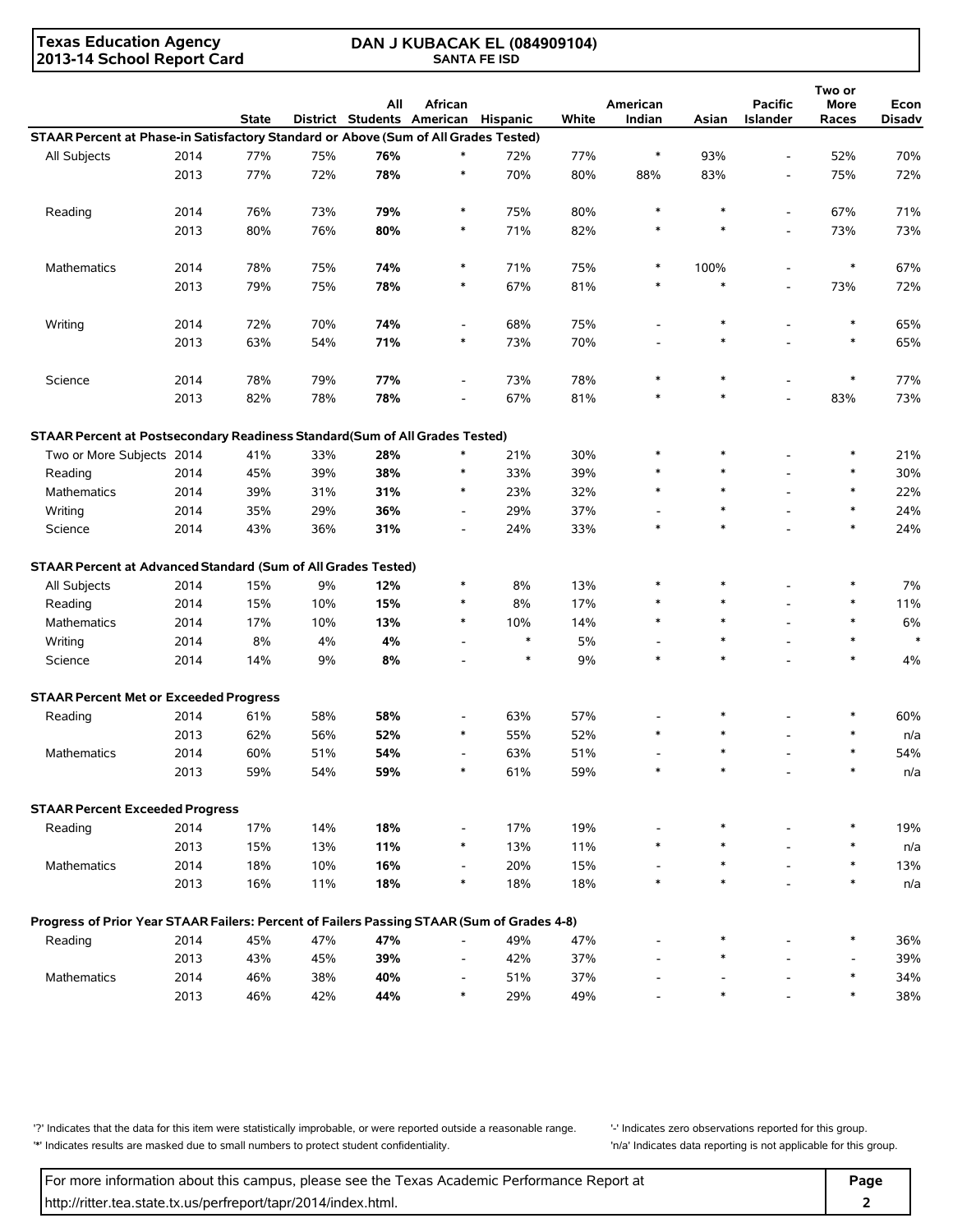### **Texas Education Agency 2013-14 School Report Card**

#### **DAN J KUBACAK EL (084909104) SANTA FE ISD**

|                                                                             |      |              |        | All     | African                      |                          |        | American |        | <b>Pacific</b>  | Two or<br><b>More</b> | Econ          |  |
|-----------------------------------------------------------------------------|------|--------------|--------|---------|------------------------------|--------------------------|--------|----------|--------|-----------------|-----------------------|---------------|--|
|                                                                             |      | <b>State</b> |        |         | District Students American   | <b>Hispanic</b>          | White  | Indian   | Asian  | <b>Islander</b> | Races                 | <b>Disadv</b> |  |
| <b>Students Success Initiative</b>                                          |      |              |        |         |                              |                          |        |          |        |                 |                       |               |  |
| Grade 5                                                                     |      |              |        |         |                              |                          |        |          |        |                 |                       |               |  |
| Students Meeting Phase-in 1 Level II Standard on First STAAR Administration |      |              |        |         |                              |                          |        |          |        |                 |                       |               |  |
| Reading                                                                     | 2014 | 77%          | 76%    | 76%     | $\overline{\phantom{a}}$     | 76%                      | 77%    | $\ast$   | *      |                 |                       | 65%           |  |
| Mathematics                                                                 | 2014 | 79%          | 71%    | 71%     | $\overline{\phantom{a}}$     | 71%                      | 73%    | $\ast$   | $\ast$ |                 | $\ast$                | 66%           |  |
| Students Requiring Accelerated Instruction                                  |      |              |        |         |                              |                          |        |          |        |                 |                       |               |  |
| Reading                                                                     | 2014 | 23%          | 24%    | 24%     | $\overline{\phantom{a}}$     | 24%                      | 23%    | $\ast$   |        |                 | $\ast$                | 35%           |  |
| <b>Mathematics</b>                                                          | 2014 | 21%          | 29%    | 29%     | $\overline{\phantom{a}}$     | 29%                      | 27%    | $\ast$   | $\ast$ |                 | $\ast$                | 34%           |  |
| <b>STAAR Cumulative Met Standard</b>                                        |      |              |        |         |                              |                          |        |          |        |                 |                       |               |  |
| Reading                                                                     | 2014 | 86%          | 88%    | 88%     | $\qquad \qquad \blacksquare$ | 86%                      | 88%    | $\ast$   | $\ast$ |                 | $\ast$                | 78%           |  |
| <b>Mathematics</b>                                                          | 2014 | 88%          | 84%    | 84%     | $\overline{\phantom{a}}$     | 81%                      | 85%    | $\ast$   | $\ast$ |                 | $\ast$                | 80%           |  |
| STAAR Failers Promoted by Grade Placement Committee                         |      |              |        |         |                              |                          |        |          |        |                 |                       |               |  |
| Reading                                                                     | 2013 | 89%          | 98%    | 98%     | $\overline{\phantom{a}}$     | 100%                     | 97%    |          |        |                 | $\ast$                | 96%           |  |
| Mathematics                                                                 | 2013 | 89%          | 98%    | 98%     | $\overline{\phantom{0}}$     | 100%                     | 97%    | $\ast$   |        |                 |                       | 96%           |  |
| STAAR Met Standard (Failed in Previous Year) Retained in Grade 5            |      |              |        |         |                              |                          |        |          |        |                 |                       |               |  |
| Reading                                                                     | 2014 | 58%          | *      | $\star$ |                              |                          | $\ast$ |          |        |                 |                       |               |  |
| <b>Mathematics</b>                                                          | 2014 | 66%          | $\ast$ | $\star$ |                              | $\overline{\phantom{a}}$ | $\ast$ |          |        |                 |                       |               |  |

'?' Indicates that the data for this item were statistically improbable, or were reported outside a reasonable range. '' Indicates zero observations reported for this group. '\*' Indicates results are masked due to small numbers to protect student confidentiality. 'n/a' Indicates data reporting is not applicable for this group.

For more information about this campus, please see the Texas Academic Performance Report at **Page Page** http://ritter.tea.state.tx.us/perfreport/tapr/2014/index.html. **3**